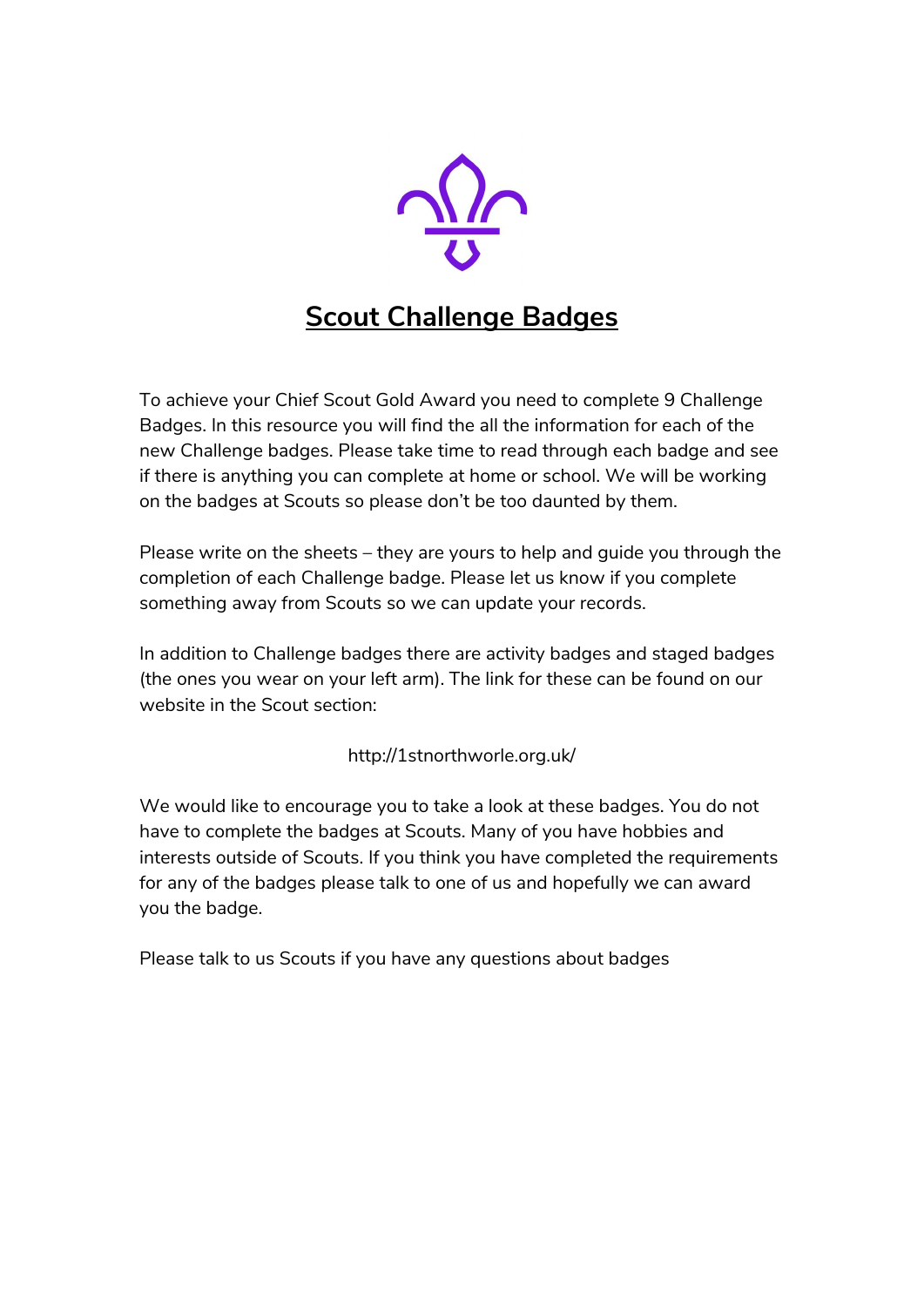

#### **Adventure Challenge Award**

Take part in 4 different adventurous activities. At least 2 of these activities should be new to you and you should try to do them on at least 2 separate occasions.

|                | Date | Date |
|----------------|------|------|
| Activity one   |      |      |
|                |      |      |
| Activity two   |      |      |
|                |      |      |
| Activity three |      |      |
|                |      |      |
| Activity four  |      |      |
|                |      |      |

- 1. Show how you have developed your skill and expertise in one of these activities. Show that you know the safety issues involved, and that you can use any equipment needed for the activity safely.
- 2. Learn about any environmental issues caused by your activity. Take steps to reduce any harm to the environment.

3. Research other ways you can take part, or develop your new skills, in your chosen activities. Follow up your research with action!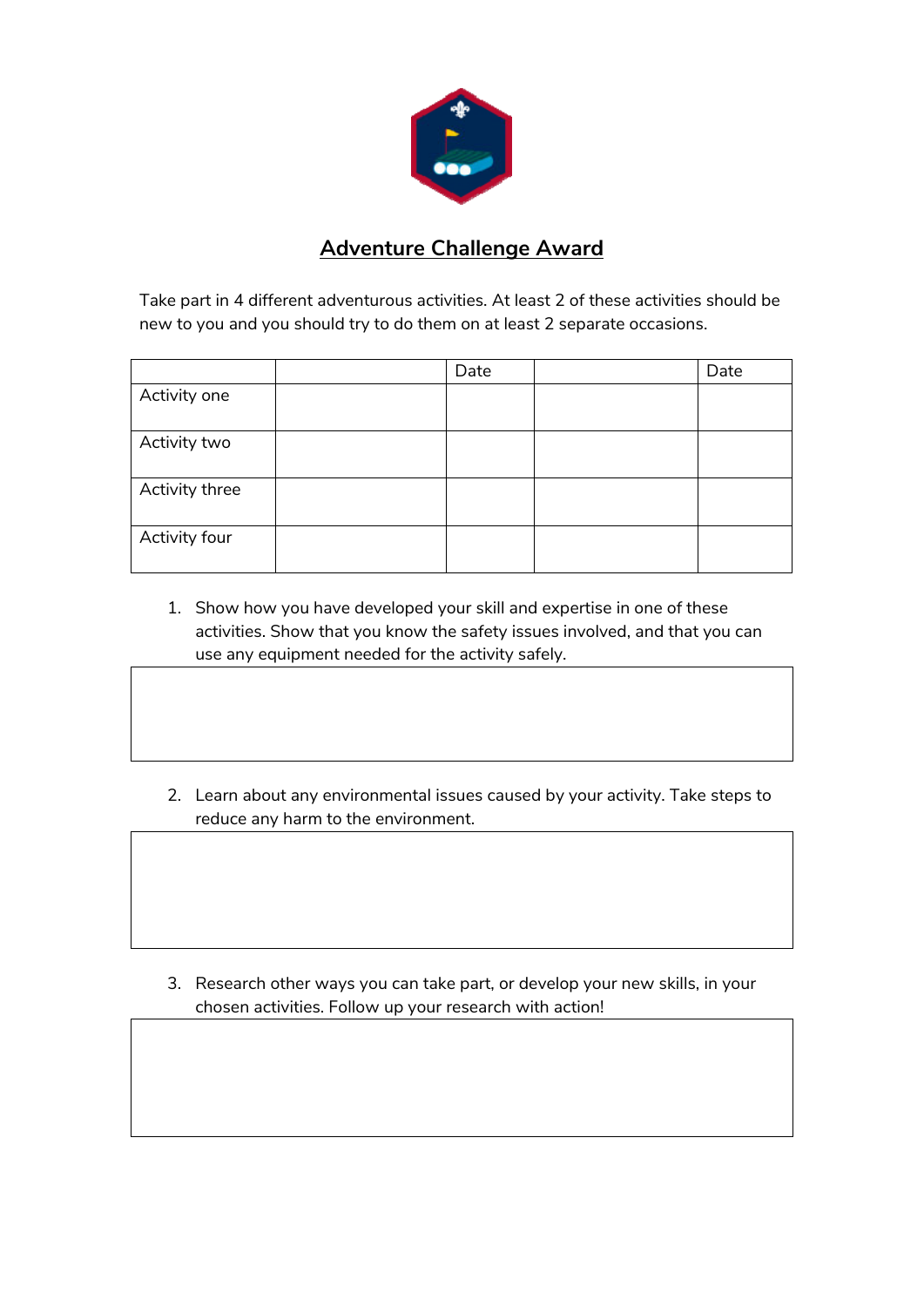

## **Personal Challenge Award**

Complete 2 personal challenges that you agree with your leader.

You should choose one of the challenges and your leader will choose the other.

The challenges must be different from the ones you did for your Beaver and Cub Personal Challenge Awards.

The challenges should be things that you find difficult but can overcome with some effort and commitment. They can be to do with any part of your life – home, school, other clubs or Scouts.

Here are some examples. Make sure you choose something that is personal to you:

- a. Support a new Scout to complete their Membership Award
- b. Give up using your mobile or games console for a week
- c. Take part in an organised walk or run for charity
- d. Talk about a topic you are interested in in front of your patrol
- e. Help your younger brother or sister to do something
- f. Do the washing up at home for 2 weeks
- g. Walk to school every day for a week
- h. Give up sweets and chocolate for a week
- i. Stop biting your finger nails
- j. Set yourself a goal to achieve at school or another club

|             | Date started | Date finished |
|-------------|--------------|---------------|
| Challenge 1 |              |               |
|             |              |               |
|             |              |               |
|             |              |               |
|             |              |               |
|             |              |               |
| Challenge 2 |              |               |
|             |              |               |
|             |              |               |
|             |              |               |
|             |              |               |
|             |              |               |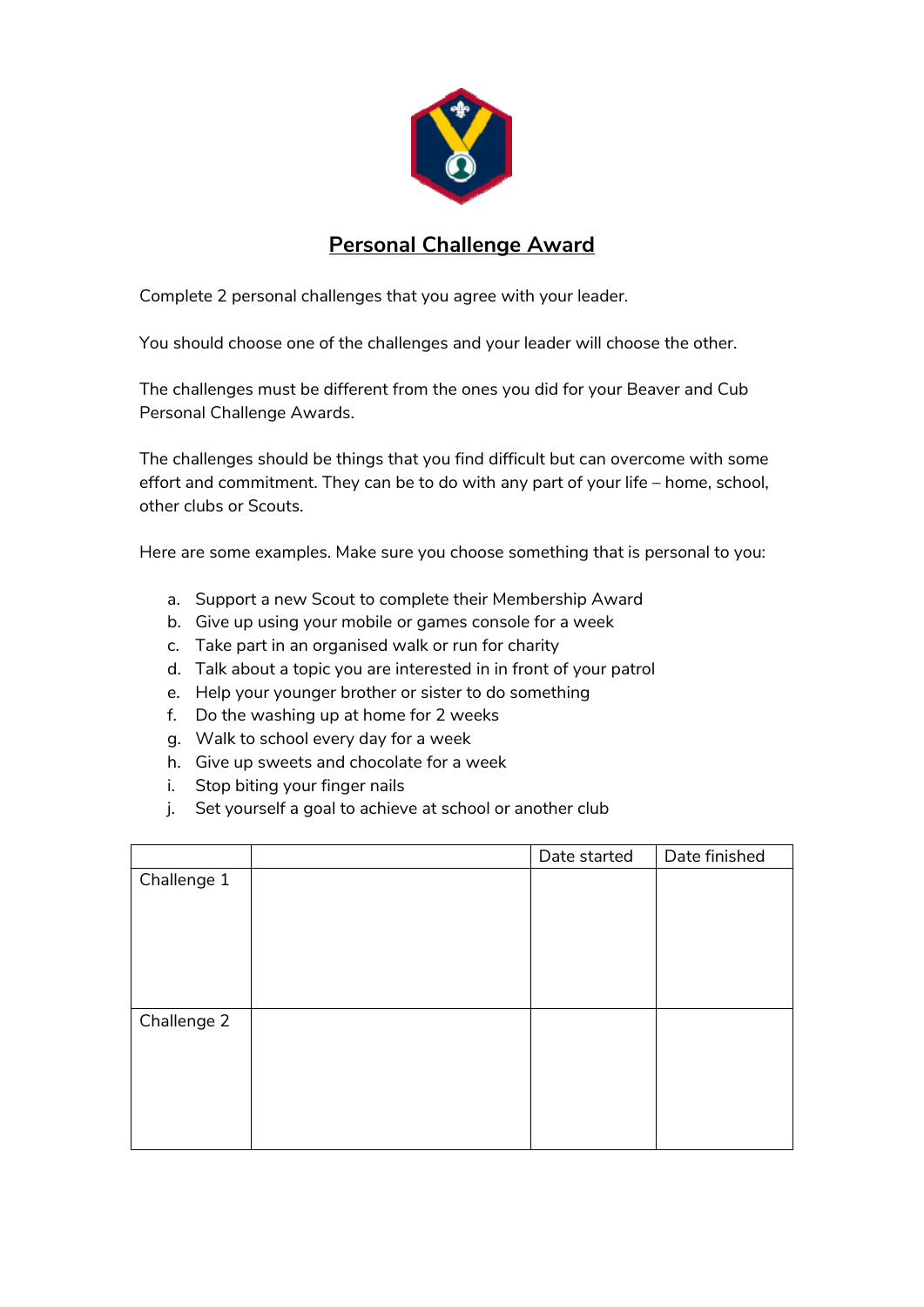

#### **Creative Challenge Award**

1. Over a period of time take part in at least 4 activities. Some of these should be new to you (Music, photography, wood or metal work, needlework, cooking, website design, dance):

| Date | Activity |
|------|----------|
|      |          |
|      |          |
|      |          |
|      |          |
|      |          |
|      |          |
|      |          |
|      |          |

- 2. Show that you have developed your skills in one of these activities. Show that you know how to use any equipment safely.
- 3. Use your creative ability to produce something that promotes a Scouting activity or an event.
- 4. Construct a model using materials like a plastic kit or recycled items. Alternatively, make a useful item from wood, metal or plastic.
- 5. Show how to use social media or the internet in a creative and safe way. Explain why it's important to use them safely.
- 6. Take part in a performance. You could try magic tricks, gymnastics display, campfire sketch, street dance, play, concert etc.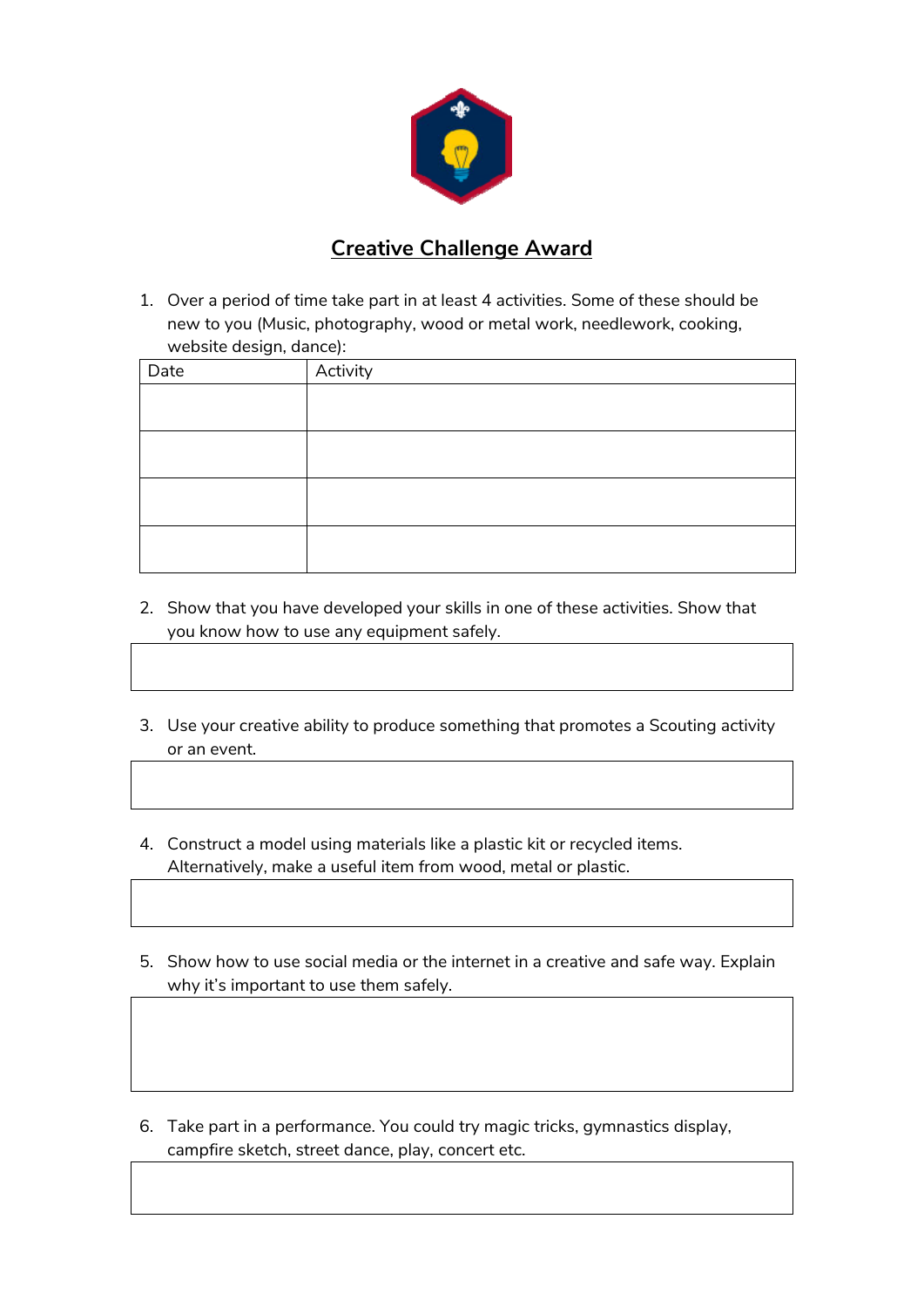

## **Expedition Challenge Award**

- 1. Take part in either an expedition or an exploration over two days with at least three other Scouts. This should include a night away at a campsite or hostel.
- 2. Take an active part in planning the expedition.
	- a. Planning a route, including rest and meal stops. Being able to work out how long it should take you to travel that route.
	- b. Choosing suitable equipment for an expedition. You might consider tents, stoves, rucksacks, walking equipment, emergency equipment, first aid kit, wet weather gear, appropriate food and a camera.
	- c. Navigation and using things like maps and timetables.
	- d. Know what to do in an emergency.
- 3. During the expedition or exploration:
	- a. Play a full part in the team
	- b. Use a map or other navigation device to keep track of where you are.
	- c. Cook and eat at least one hot meal
	- d. Do a task, investigation or exploration as agreed with your leader.
- 4. Produce an individual report, or presentation within three weeks following your expedition. You could present your work as a project, performance, video recording, oral presentation, blog or website.

Planning ideas: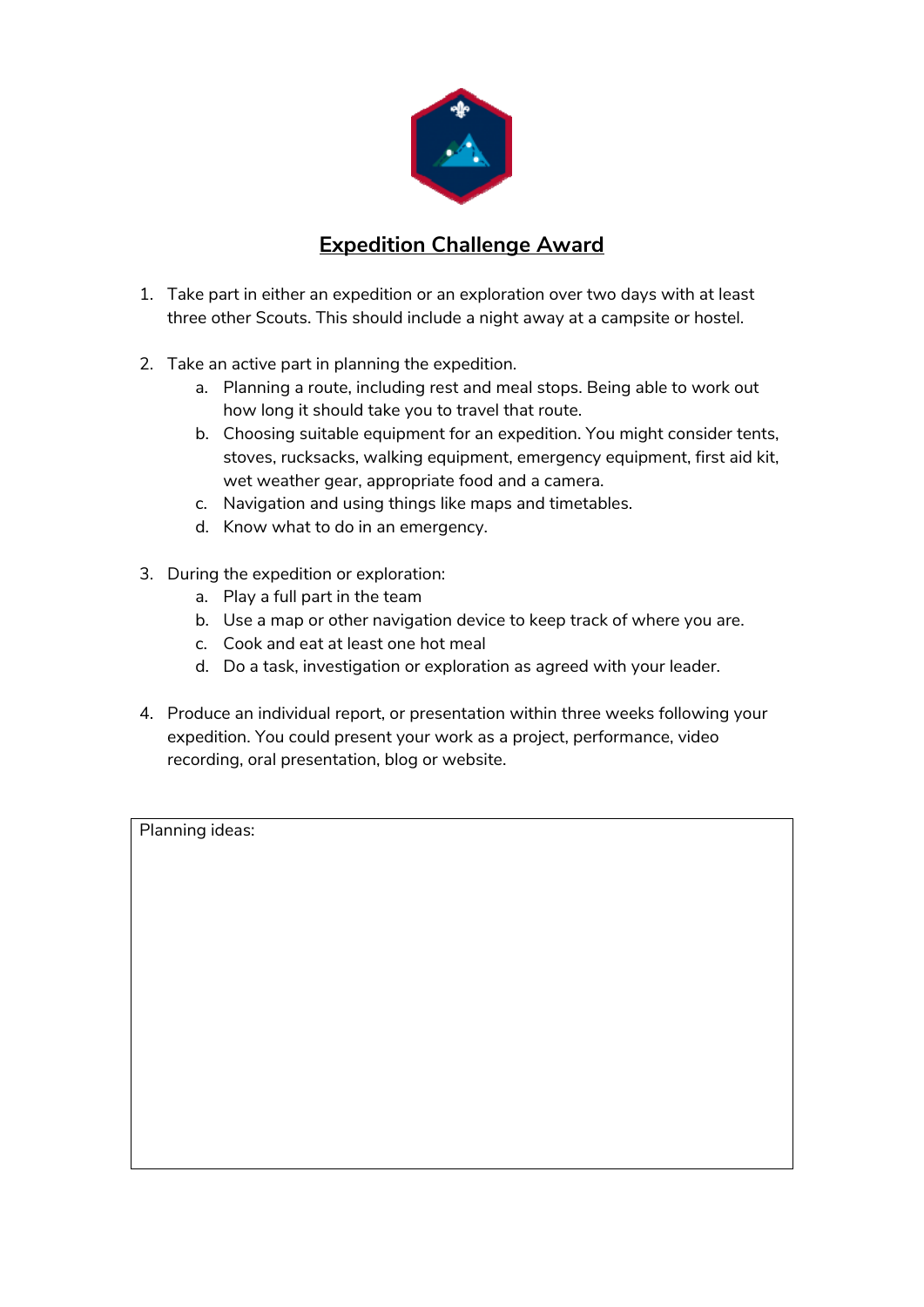# **Planning your expedition or exploration**

| Planning:                                                                     | <b>Checklist:</b>          |
|-------------------------------------------------------------------------------|----------------------------|
| Members of your group                                                         | <b>Budget</b>              |
|                                                                               | Route planned              |
|                                                                               | Rest and meal stops        |
|                                                                               | Travelling time            |
|                                                                               | Emergency plan             |
| Purpose of expedition                                                         | Equipment                  |
|                                                                               | Tents                      |
|                                                                               | Stoves                     |
|                                                                               | Rucksacks                  |
| Destination                                                                   | Clothes                    |
|                                                                               | Sleeping bags etc          |
|                                                                               | $\Box$ Emergency equipment |
|                                                                               | First Aid equipment        |
|                                                                               | Wet weather gear           |
| Dates                                                                         | Footwear                   |
|                                                                               | Food                       |
|                                                                               | Camera                     |
|                                                                               | Navigation                 |
| Method of travel                                                              | Maps                       |
|                                                                               | Timetables                 |
|                                                                               | <b>GPS</b>                 |
|                                                                               | Compass                    |
|                                                                               |                            |
| Rough cost/how much can you                                                   |                            |
| afford?                                                                       | Notes:                     |
|                                                                               |                            |
|                                                                               |                            |
|                                                                               |                            |
| Put your ideas to a leader before you go                                      |                            |
| any further.                                                                  |                            |
|                                                                               |                            |
| Once your plan has been approved you<br>need to decide how to make your ideas |                            |
| happen:                                                                       |                            |
|                                                                               |                            |
| who is going to do what<br>٠                                                  |                            |
| draw up a time map of when jobs                                               |                            |
| need to be achieved by                                                        |                            |
| make sure all parents are happy with                                          |                            |
| your plans.                                                                   |                            |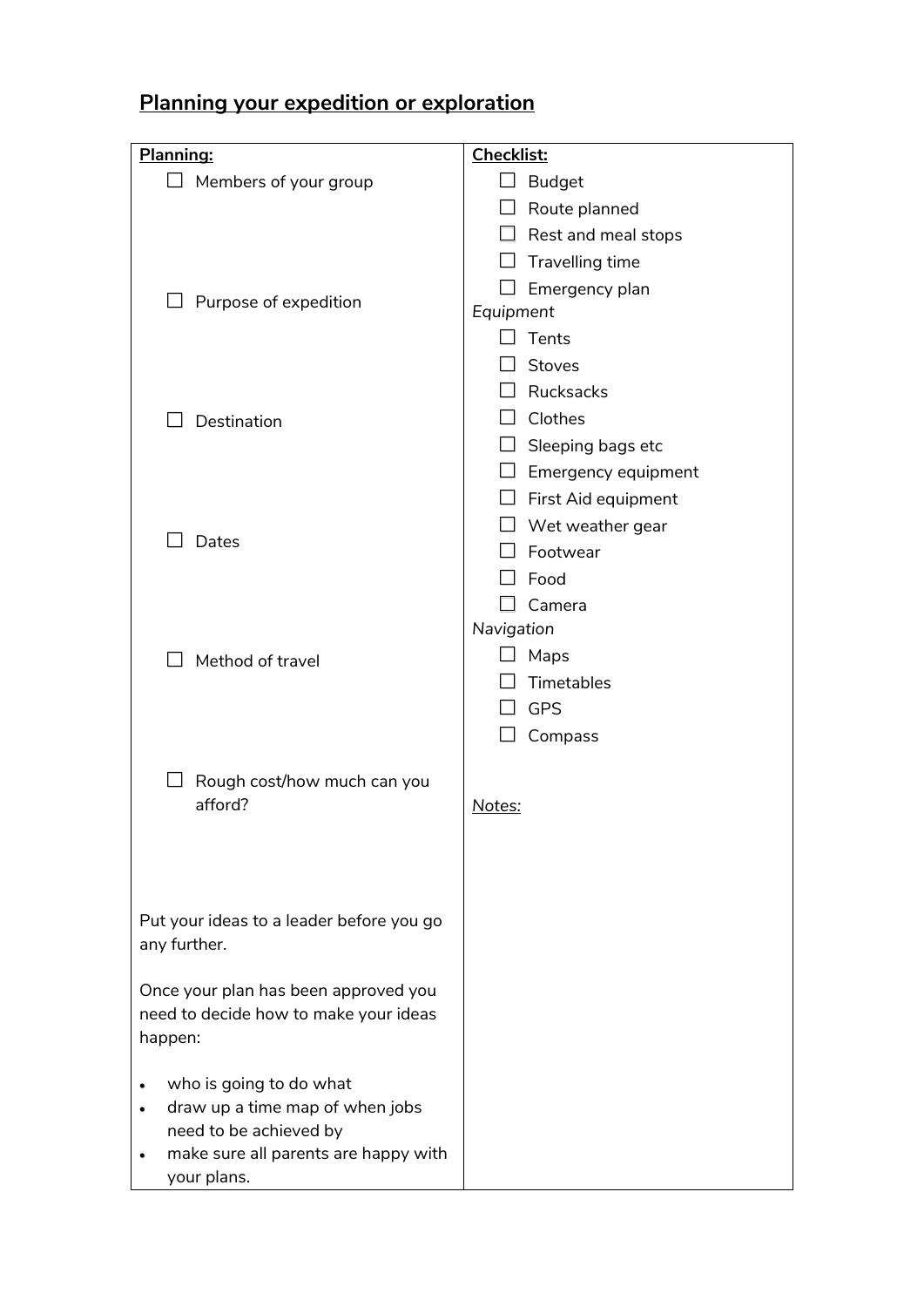

#### **Outdoors Challenge Award**

Take an active part in at least 8 nights away as a Scout. Four of the nights should be camping. While you're away work with the other Scouts to do the tasks on the list:

- $\Box$  With others, pitch and strike your tent
- $\Box$  Lead, or help to lead, a group of Scouts to set up a well organised site. It should include sleeping tents, food and equipment stores, a fire or stove, kitchen and eating area.
- $\Box$  Prepare and light an open fire or set up a suitable stove. Use it to prepare, cook and serve a meal safely.
- $\Box$  Understand the three points of the Countryside Code. Show what action you can take to follow the code.
- $\square$  Find out why personal and campsite hygiene is important. What should you do to be hygienic?
- $\Box$  Using knots that you have learnt, build a simple pioneering project, object or camp gadget.
- $\Box$  Explore the environment of your camp and make sure you know where everything is. Respect the environment you are in and, at the end of the camp, leave the site as you found it.
- $\Box$  Find out what accidents and incidents can happen outdoors or during your camp. Show how you would deal with them.
- $\square$  Show how to use an axe, saw or knife safely. You can choose any or all of these tools.
- $\Box$  Complete at least 4 of these tasks:
	- a. Provide a service commitment to the site for about an hour.
	- b. Take part in a wide game
	- c. Take part in a campfire or other entertainment
	- d. Working with others, successfully complete a two-hour activity or project.
	- e. Plan a balanced menu for a short camp
	- f. Lead the cooking of a meal for the group.
	- g. Show that you know the safety precautions for using lamps and stoves
	- h. Cook a backwoods meal with the group
	- i. Build a bivouac and sleep in it
	- j. Show how to pack a rucksack correctly, with appropriate kit for the camp or event.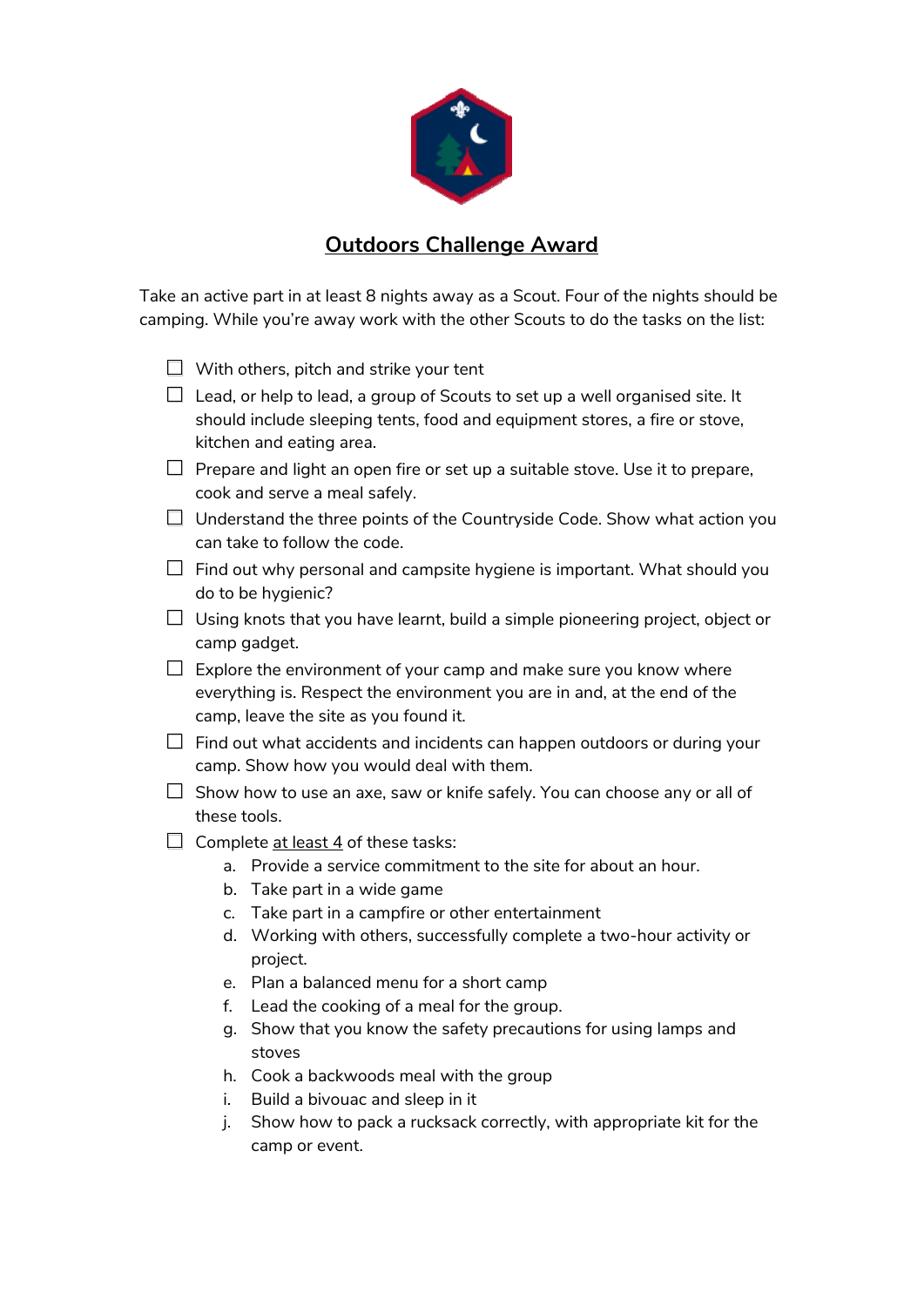

#### **Skills Challenge Award**

1. Regularly take part in physical activities over a period of 4 – 6 weeks. Keep a record showing your improvement. Your goal could be to develop in an activity or successfully complete a challenge.

| Week 1 | Week 4 |
|--------|--------|
| Week 2 | Week 5 |
| Week 3 | Week 6 |

- 2. Show you understand why eating a sensible diet and getting enough sleep is important.
- 3. Do some research so that you can explain the dangers and harmful effects of smoking, alcohol and drugs.
- Signed by parent Mend or customise an item of clothing Cook and serve a two course meal for at least 4 people Fix a puncture or a dropped chain on a bike Wash up after a meal, making sure everything is clean and dry Use a washing machine to wash a load of clothes Iron your uniform shirt Change a light bulb in a ceiling light Set a heating timer and thermostat as needed for time of year Clean a toilet, hob or oven Do another similar home skill
- 4. Learn and use at least 5 of these skills:

5. Take part in at least 3 activities that require a number of problem solving skills.

| Activity 1 | Activity 2 | Activity 3 |
|------------|------------|------------|
|            |            |            |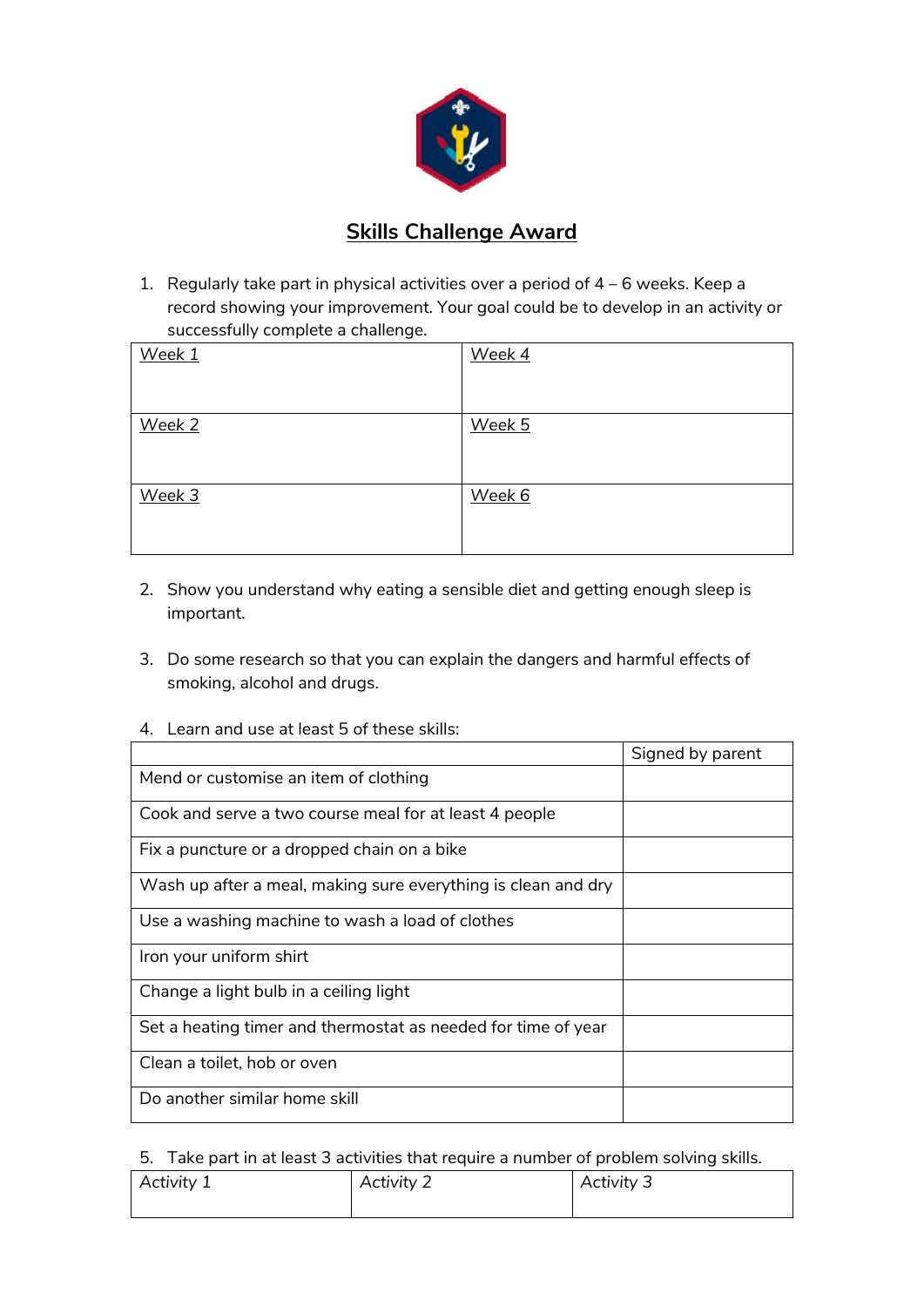

## **Teamwork Challenge Award**

This award should be done over a period of 3 months.

1. On at least 3 separate occasions, be part of a Scout team, where you work together to achieve a goal.

| Occasion | Date |
|----------|------|
|          |      |
|          |      |
|          |      |

2. Give at least 3 examples of when you've been in different types of teams. Explain your role in those teams.

| Type of team | Date |
|--------------|------|
|              |      |
|              |      |
|              |      |

3. Take part in at least 3 team building activities that you have not tried before

| Team building activity | Date |
|------------------------|------|
|                        |      |
|                        |      |
|                        |      |

4. Take an active part in at least 4 Troop or Patrol Forums. At each forum, express your views on at least one item being discussed.

| Troop Forum dates |  |  |
|-------------------|--|--|
|                   |  |  |
|                   |  |  |
|                   |  |  |
|                   |  |  |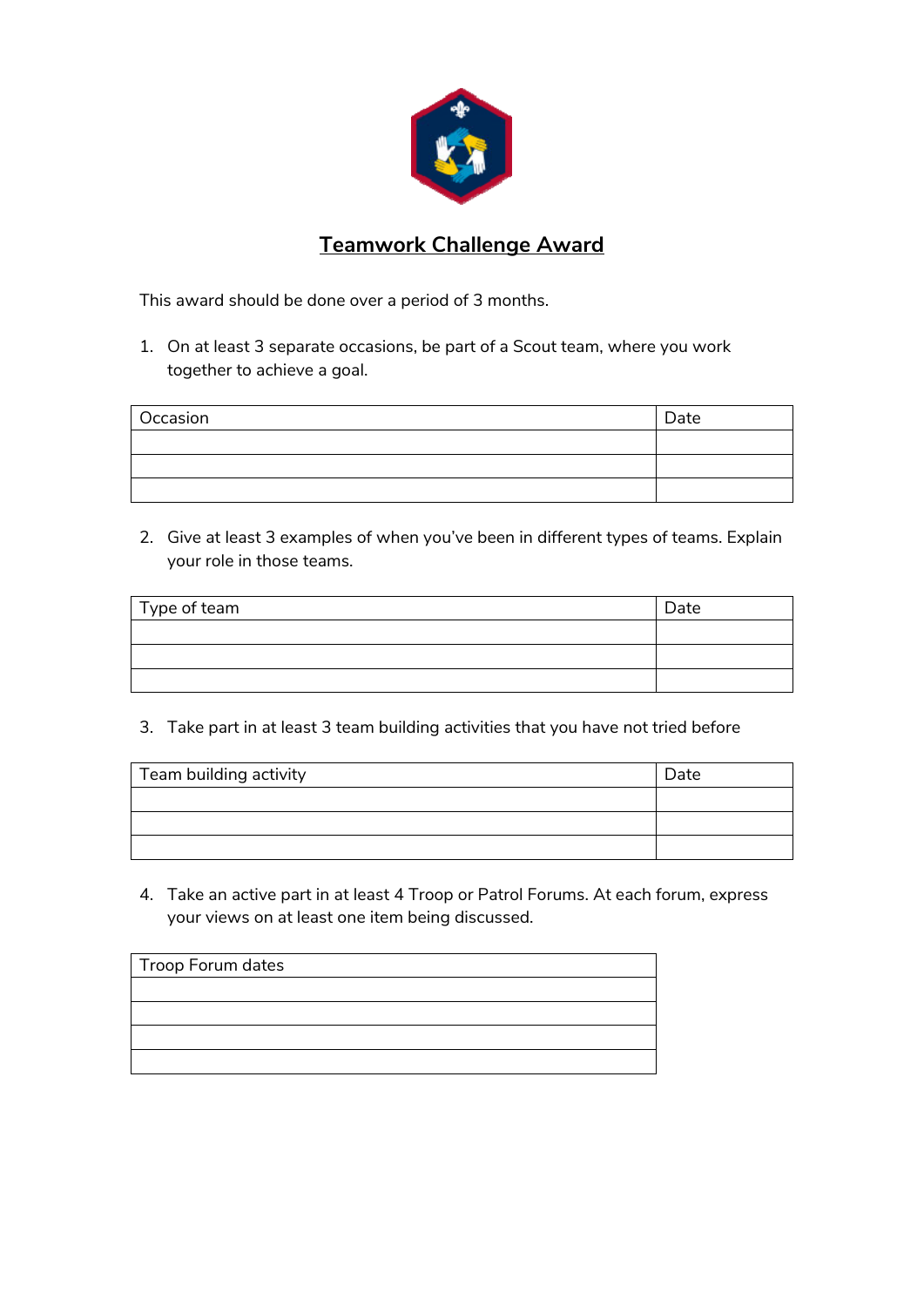

## **Team Leader Challenge Award**

To achieve this badge you need to hold the Scout Teamwork Award, and complete these requirements over a period of at least 3 months:

- 1. Successfully lead a Scout team at a camp or all day event. You need to:
	- a. Look after the whole Patrol/team
	- b. Help individuals in your team if they need it
	- c. Make sure that your team achieves the goal you have been set

| Camp/All Day Event | Date |
|--------------------|------|
|                    |      |
|                    |      |
|                    |      |

- 2. Help a new Scout to be part of the Troop with an understanding of what is expected of them.
- 3. Help another Scout to develop a Scouting skill.

| Skill | Date |
|-------|------|
|       |      |
|       |      |

4. Represent the views of other Scouts at a PL forum or similar and report back to them afterwards.